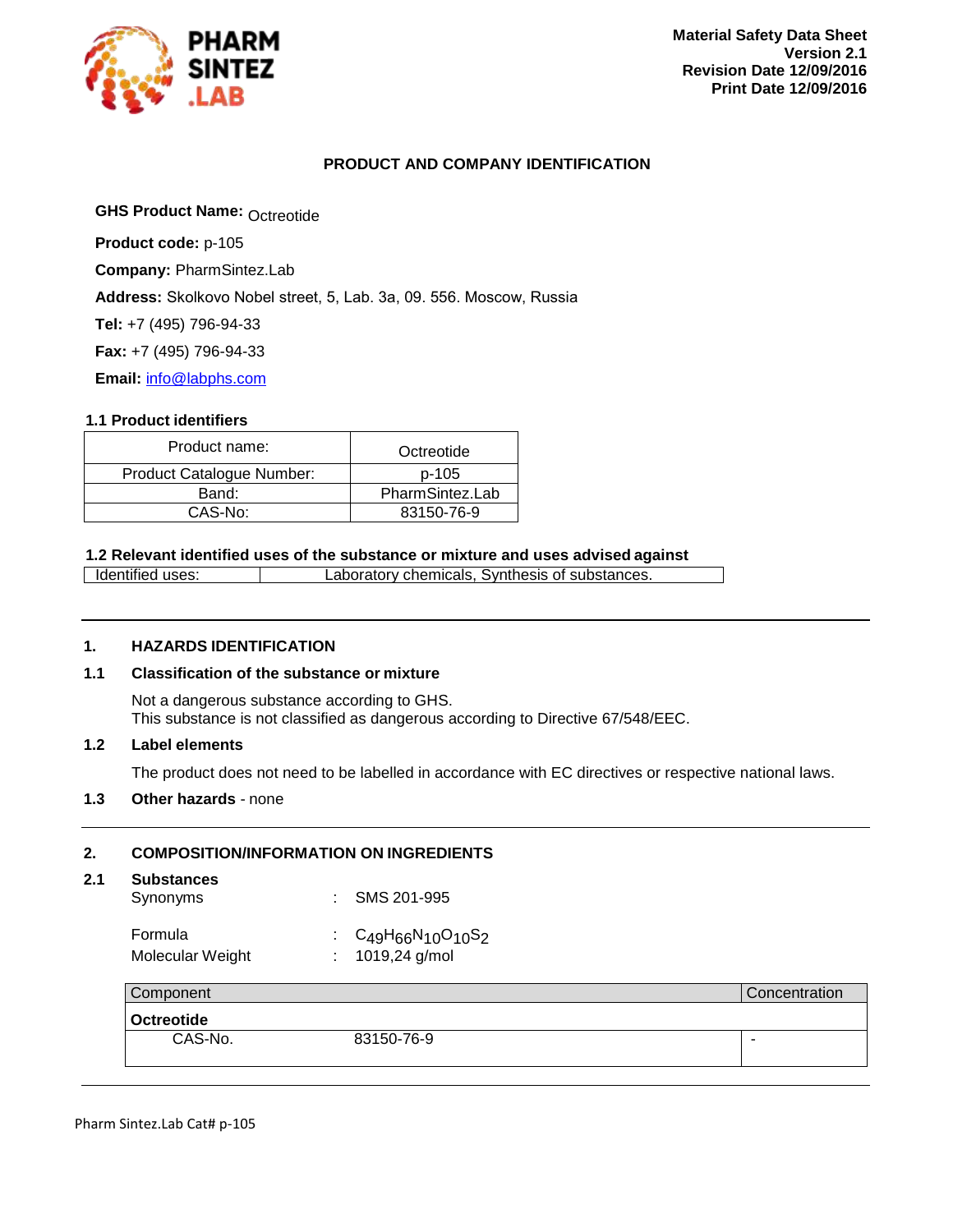### **3. FIRST AID MEASURES**

### **3.1 Description of first aid measures**

### **If inhaled**

If breathed in, move person into fresh air. If not breathing, give artificial respiration.

### **In case of skin contact**

Wash off with soap and plenty of water.

### **In case of eye contact**

Flush eyes with water as a precaution.

### **If swallowed**

Never give anything by mouth to an unconscious person. Rinse mouth with water.

- **3.2 Most important symptoms and effects, both acute and delayed** To the best of our knowledge, the chemical, physical, and toxicological properties have not been thoroughly investigated.
- **3.3 Indication of any immediate medical attention and special treatment needed** no data available

### **4. FIRE-FIGHTING MEASURES**

### **4.1 Extinguishing media**

**Suitable extinguishing media** Use water spray, alcohol-resistant foam, dry chemical or carbon dioxide.

- **4.2 Special hazards arising from the substance or mixture** Carbon oxides, nitrogen oxides (NOx), Sulphur oxides
- **4.3 Advice for firefighters** Wear self contained breathing apparatus for fire fighting if necessary.
- **4.4 Further information** no data available

### **5. ACCIDENTAL RELEASE MEASURES**

- **5.1 Personal precautions, protective equipment and emergency procedures** Avoid dust formation. Avoid breathing vapors, mist or gas.
- **5.2 Environmental precautions**

Do not let product enter drains.

- **5.3 Methods and materials for containment and cleaning up** Sweep up and shovel. Keep in suitable, closed containers for disposal.
- **5.4 Reference to other sections** For disposal see section 13.

### **6. HANDLING AND STORAGE**

### **6.1 Precautions for safe handling** Provide appropriate exhaust ventilation at places where dust is formed.Normal measures for preventive fire protection.

# **6.2 Conditions for safe storage, including any incompatibilities**

Store in cool place. Keep container tightly closed in a dry and well-ventilated place.

Recommended storage temperature: -20 °C

### **6.3 Specific end uses**

no data available

Pharm Sintez.Lab Cat# p-105 Page 2 of 6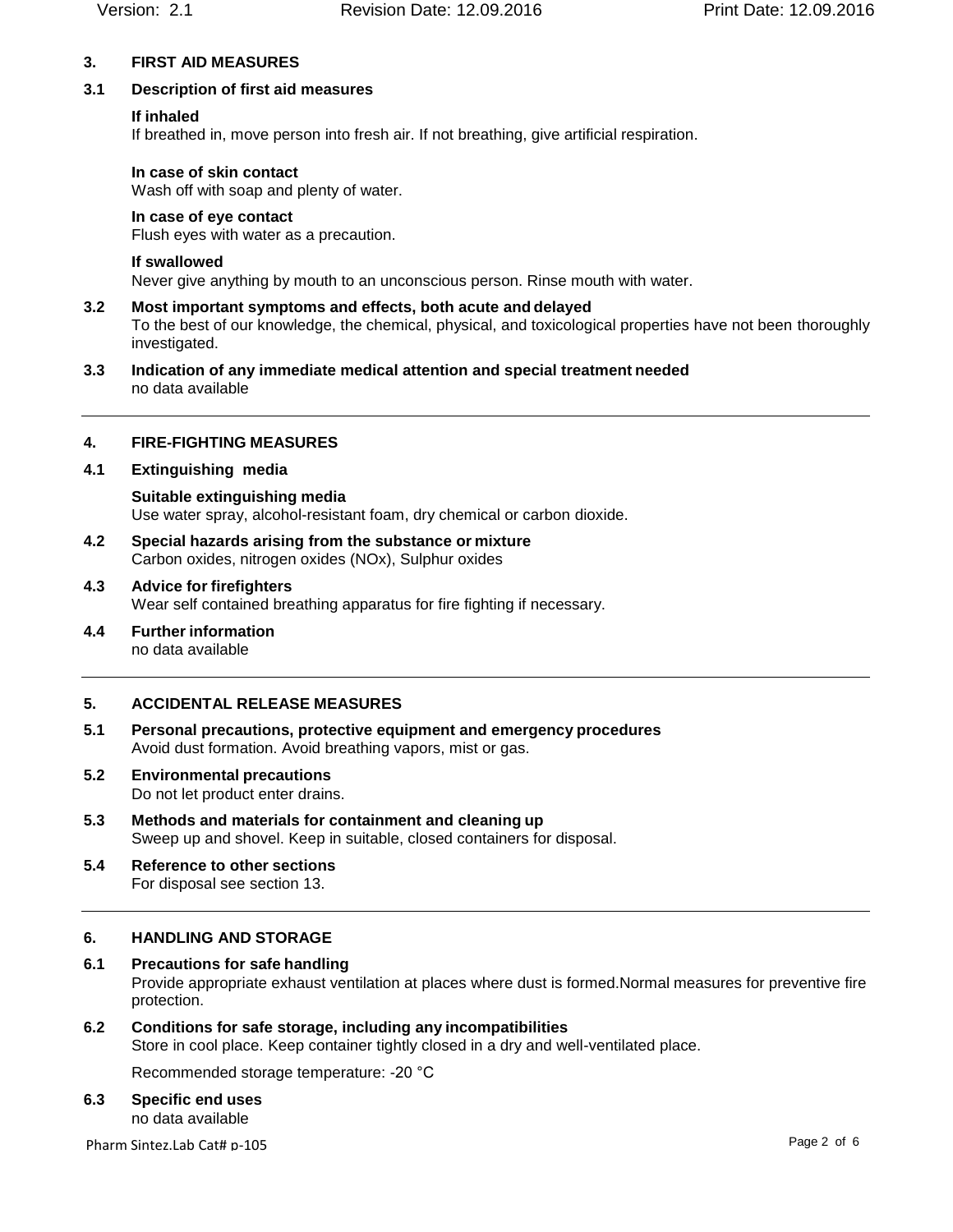### **7. EXPOSURE CONTROLS/PERSONAL PROTECTION**

### **7.1 Control parameters**

#### **Components with workplace control parameters**

#### **7.2 Exposure controls**

#### **Appropriate engineering controls**

General industrial hygiene practice.

#### **Personal protective equipment**

#### **Eye/face protection**

Use equipment for eye protection tested and approved under appropriate government standards such as NIOSH (US) or EN 166(EU).

#### **Skin protection**

Handle with gloves. Gloves must be inspected prior to use. Use proper glove removal technique (without touching glove's outer surface) to avoid skin contact with this product. Dispose of contaminated gloves after use in accordance with applicable laws and good laboratory practices. Wash and dry hands.

The selected protective gloves have to satisfy the specifications of EU Directive 89/686/EEC and the standard EN 374 derived from it.

#### **Body Protection**

Choose body protection in relation to its type, to the concentration and amount of dangerous substances, and to the specific work-place., The type of protective equipment must be selected according to the concentration and amount of the dangerous substance at the specific workplace.

### **Respiratory protection**

Respiratory protection is not required. Where protection from nuisance levels of dusts are desired, use type N95 (US) or type P1 (EN 143) dust masks. Use respirators and components tested and approved under appropriate government standards such as NIOSH (US) or CEN (EU).

### **8. PHYSICAL AND CHEMICAL PROPERTIES**

### **8.1 Information on basic physical and chemical properties**

- a) Appearance Form: solid
- b) Odour no data available
- c) Odour Threshold no data available
- d) pH no data available
- e) Melting point/freezing point
- f) Initial boiling point and boiling range
- no data available no data availableFlash point no data available
- g) Evaporation rate no data available
- h) Flammability (solid, gas) no data available
- i) Upper/lower flammability or explosive limits no data available
- j) Vapour pressure no data available
- k) Vapour density no data available
- l) Relative density contract the no data available
- m) Water solubility no data available
- n) Partition coefficient: n- octanol/water
- o) Autoignition temperature
- p) Decomposition temperature
- no data available no data available no data available
- q) Viscosity no data available
- r) Explosive properties no data available
- s) Oxidizing properties no data available

no data available Pharm Sintez.Lab Cat# [p-105](#page-0-0)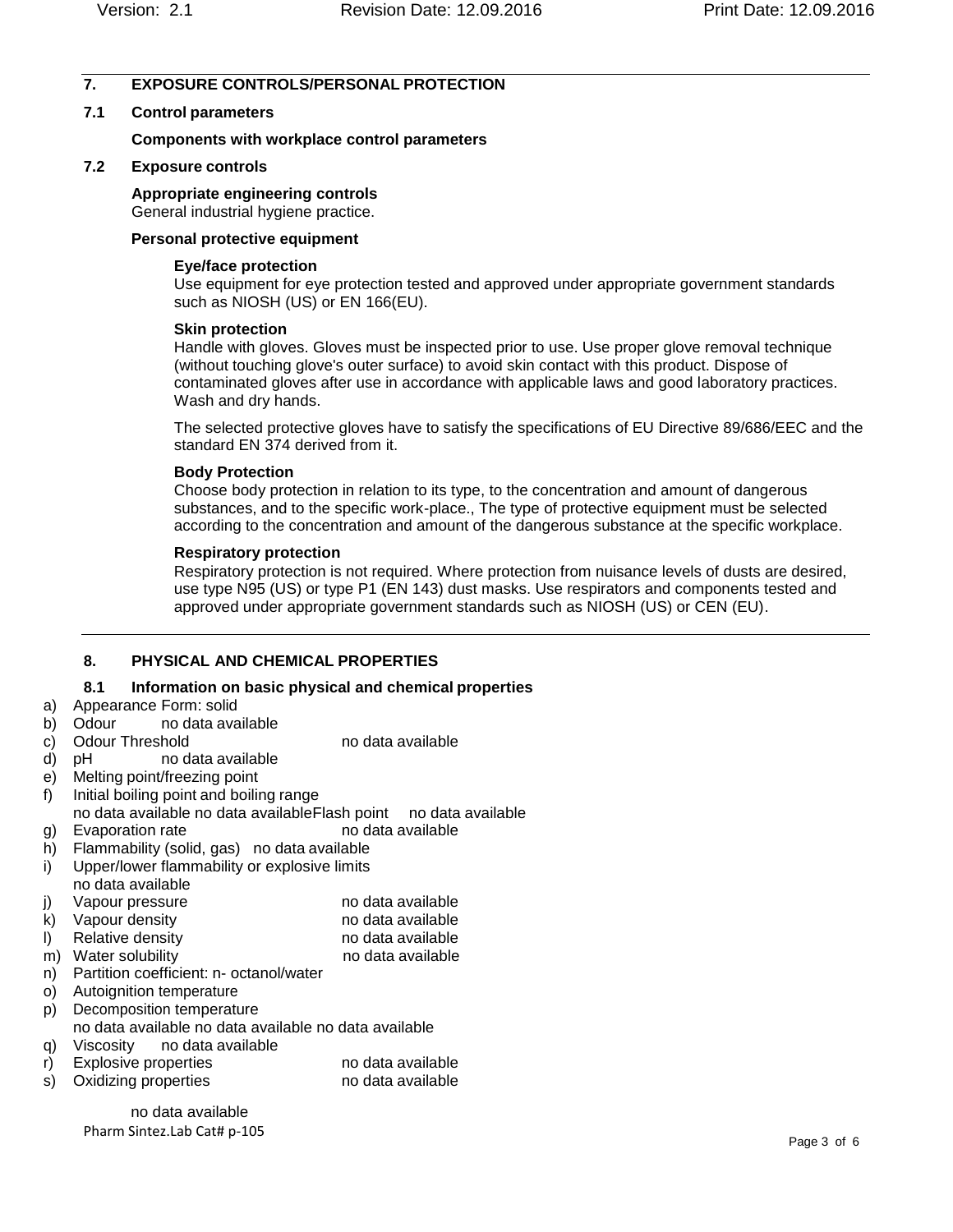**8.2 Other safety information** no data available

#### **9. STABILITY AND REACTIVITY**

- **9.1 Reactivity** no data available
- **9.2 Chemical stability** no data available
- **9.3 Possibility of hazardous reactions** no data available
- **9.4 Conditions to avoid** no data available
- **9.5 Incompatible materials** Strong acids, Strong bases
- **9.6 Hazardous decomposition products** Other decomposition products - no data available

#### **10. TOXICOLOGICAL INFORMATION**

#### **10.1 Information on toxicological effects**

**Acute toxicity** no data available

**Skin corrosion/irritation** no data available

**Serious eye damage/eye irritation** no data available

**Respiratory or skin sensitization** no data available

**Germ cell mutagenicity** no data available

#### **Carcinogenicity**

IARC: No component of this product present at levels greater than or equal to 0.1% is identified as probable, possible or confirmed human carcinogen by IARC.

#### **Reproductive toxicity**

no data available

**Specific target organ toxicity - single exposure** no data available

**Specific target organ toxicity - repeated exposure Aspiration hazard** no data available

#### **Potential health effects**

| <b>Inhalation</b> | May be harmful if inhaled. May cause respiratory tract irritation.  |
|-------------------|---------------------------------------------------------------------|
| Ingestion         | May be harmful if swallowed.                                        |
| Skin              | May be harmful if absorbed through skin. May cause skin irritation. |
| Eyes              | May cause eye irritation.                                           |

#### **Signs and Symptoms of Exposure**

no data available Pharm Sintez.Lab Cat# [p-105](#page-0-0)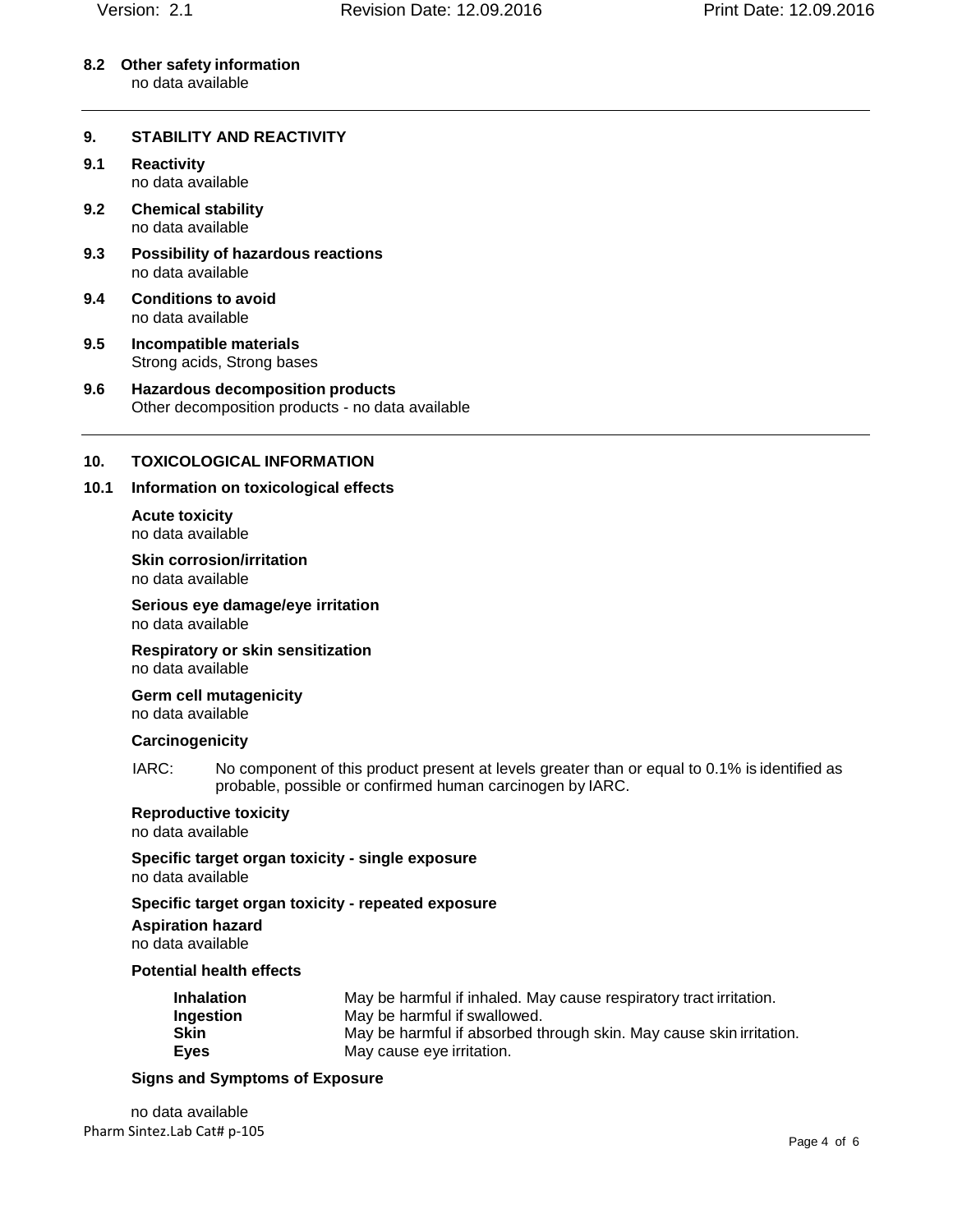To the best of our knowledge, the chemical, physical, and toxicological properties have not been thoroughly investigated.

#### **Additional Information** RTECS: Not available

#### **11. ECOLOGICAL INFORMATION**

### **11.1 Toxicity**

no data available

- **11.2 Persistence and degradability** no data available
- **11.3 Bioaccumulative potential** no data available
- **11.4 Mobility in soil** no data available
- **11.5 Results of PBT and vPvB assessment** no data available
- **11.6 Other adverse effects** no data available

#### **12. DISPOSAL CONSIDERATIONS**

#### **12.1 Waste treatment methods**

#### **Product**

Offer surplus and non-recyclable solutions to a licensed disposal company.

#### **Contaminated packaging**

Dispose of as unused product.

## **13. TRANSPORT INFORMATION**

| 13.1 | UN number<br>ADR/RID: -                                                                                                 | $IMDG: -$                        | IATA: -  |
|------|-------------------------------------------------------------------------------------------------------------------------|----------------------------------|----------|
| 13.2 | UN proper shipping name<br>ADR/RID: Not dangerous goods<br>Not dangerous goods<br>IMDG:<br>Not dangerous goods<br>IATA: |                                  |          |
| 14.3 | Transport hazard class(es)<br>ADR/RID: -                                                                                | $IMDG: -$                        | IATA: -  |
| 14.4 | <b>Packaging group</b><br>ADR/RID: -                                                                                    | $IMDG: -$                        | IATA: -  |
|      | 14.5 Environmental hazards<br>ADR/RID: no                                                                               | <b>IMDG Marine pollutant: no</b> | IATA: no |
| 14.6 | Special precautions for user                                                                                            |                                  |          |